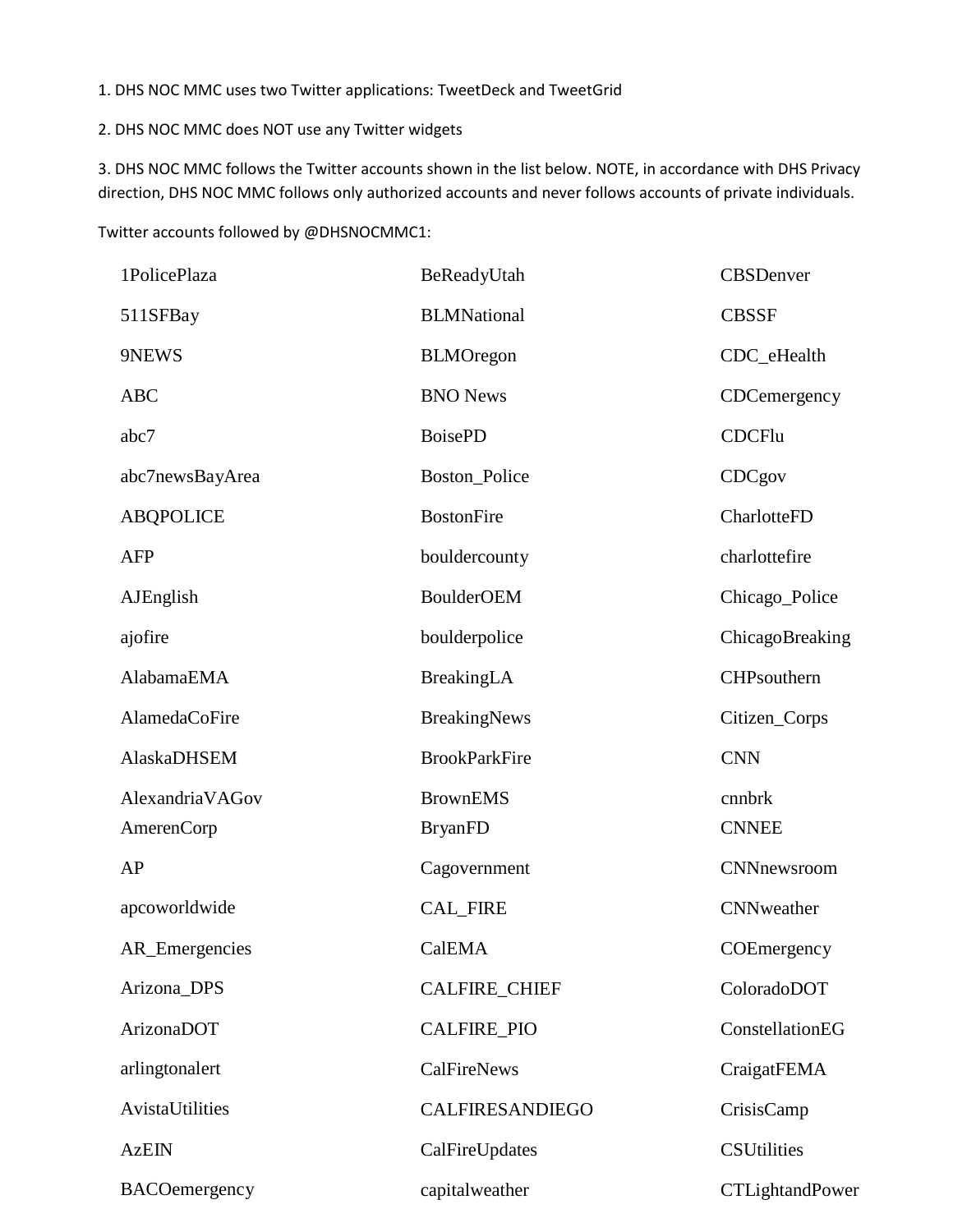| <b>BaltimorePolice</b> | CBS8           | CustomsBorder        |
|------------------------|----------------|----------------------|
| DallasOEM              | fbcoem         | FRANCE24             |
| DallasPD               | FBIPressOffice | GeorgetownEMS        |
| DC_HSEMA               | FDArecalls     | GeorgiaEMA           |
| dcairports             | <b>FDNY</b>    | <b>GOHSEP</b>        |
| dcalerts               | fema           | GulfPower            |
| dcfireems              | <b>FEMALRO</b> | <b>GVRuralPower</b>  |
| <b>DCPoliceDept</b>    | femaregion1    | hawaiianfire         |
| DelawareDOT            | femaregion10   | hillsborocops        |
| DelawareEMA            | femaregion2    | HillsboroFandR       |
| DeptofDefense          | FEMAregion3    | <b>HMSAT</b>         |
| dfrincidents           | femaregion4    | HoustonChron         |
| dfrtraffic             | femaregion5    | HurstFireDept        |
| <b>DHSgov</b>          | femaregion6    | iadot                |
| dhsscitech             | femaregion7    | IdahoITD             |
| DomEastOhio            | femaregion8    | <b>IDHS</b>          |
| DomVAPower             | femaregion9    | <b>IDOT_Illinois</b> |
| elpasotimes            | FLDEPAlert     | IN_MI_Power          |
| EmergCommNetwrk        | FLStateWatch   | inciweb              |
| <b>EMSBlogs</b>        | FluGov         | iowadot              |
| <b>EMSNews</b>         | FoodPJournal   | <b>IowaHSEMD</b>     |
| EMSWorldNews           | FoodSafety     | iWitnessWeather      |
| Entergy                | foodsafetygov  | JCCIC2013            |
| <b>EPCSheriff</b>      | forestservice  | <b>JCFireEMS</b>     |
| epiccolorado           | FortWorthFire  | <b>JTFNCR</b>        |
| fairfaxcounty          | FoxNews        | komonews             |
| krgy                   | MesaFireDept   | NewsBreaker          |
| <b>KTVA</b>            | MetroInaug     | <b>NJEMSTF</b>       |
| ktvu                   | MichEMHS       | <b>NJOEM2010</b>     |
| <b>KVOA</b>            | MichiganDOT    | <b>NMFirePIO</b>     |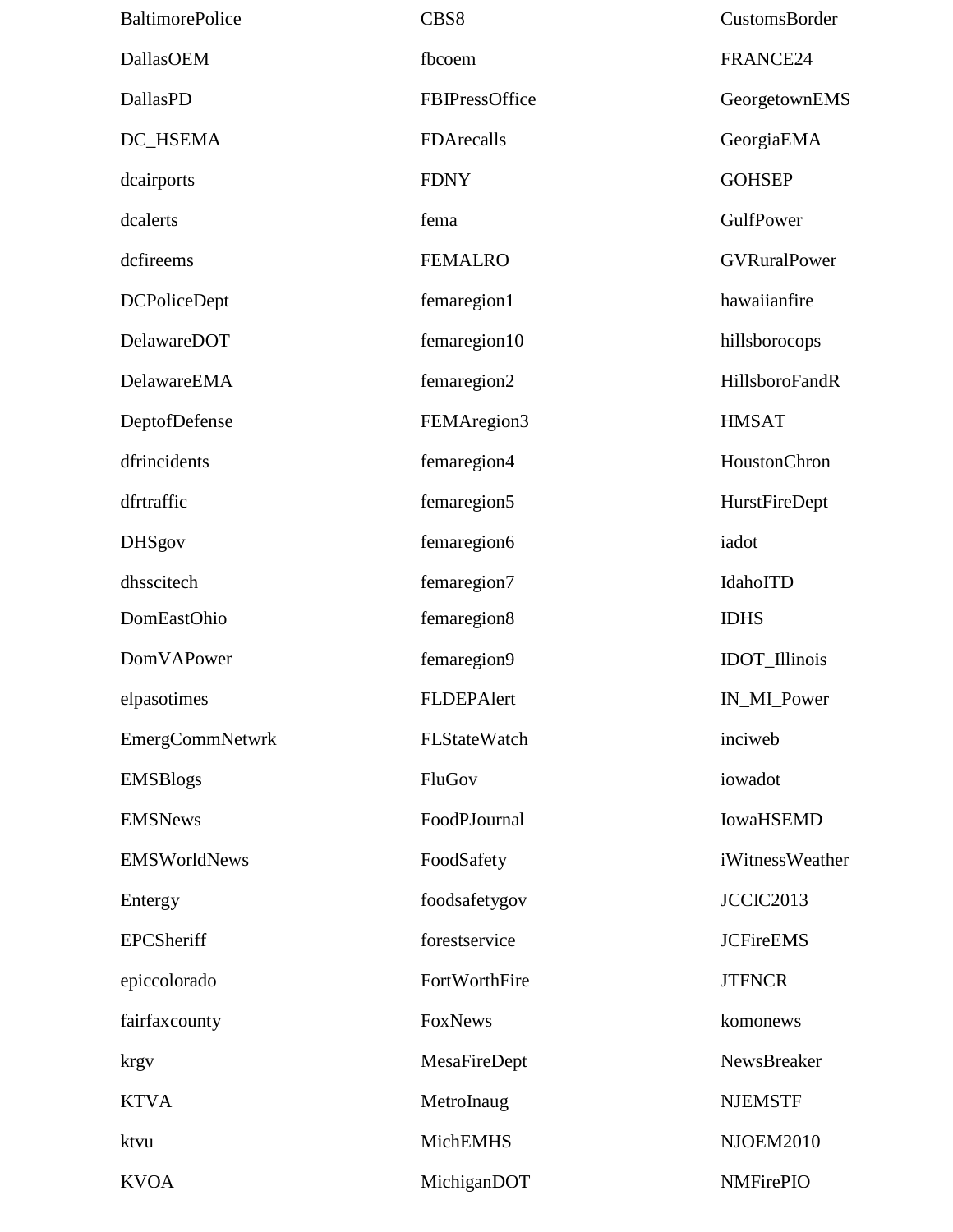| LA_Dispatch          | MidstateEMS        | <b>NOAA</b>            |
|----------------------|--------------------|------------------------|
| lacfd                | milwaukeepolice    | <b>NOAAOcean</b>       |
| <b>LAFD</b>          | <b>MoDOT</b>       | NoradNorthcom          |
| <b>LAFDFIRECHIEF</b> | MontgomeryCoMD     | NotifyNYC              |
| <b>LAFDtalk</b>      | moOHS              | nprnews                |
| LagunaVistaPD        | MorristownEMS      | <b>NTASAlerts</b>      |
| LakesideFire         | <b>MPCStorm</b>    | NY1headlines           |
| LASD_News            | <b>MPDHSU</b>      | NYCTSubwayScoop        |
| <b>LATimesFires</b>  | <b>MSEMA</b>       | <b>NYPDnews</b>        |
| <b>lbfd</b>          | <b>MyBGE</b>       | <b>NYScanner</b>       |
| <b>LLIS</b>          | Napa_City_Fire     | <b>NYSDHSES</b>        |
| LongviewFire         | <b>NBCNewYork</b>  | nytimes                |
| LosPadresNF          | <b>NCDOT</b>       | <b>OCEANUSLive</b>     |
| LoudounFire          | ncforestservice    | ocems                  |
| ManchacaFire         | <b>NDDES</b>       | OCFA_PIO               |
| <b>MassEMA</b>       | <b>NDOR</b>        | <b>OCFD</b>            |
| MayorVincentGray     | NEMA_web           | <b>OKDOT</b>           |
| mcfrs                | <b>NEUtilities</b> | okem                   |
| mdrtraffic           | nevadadot          | <b>OKForestService</b> |
| <b>MDSHA</b>         | NewEarthquake      | okgov                  |
| mercnews             | <b>NEWRedCross</b> | OpenGov                |
| oregondot            | Reuters            | SmithtownFD            |
| PacificPower_CA      | ReutersIndia       | SO_Rescue_Squad        |
| pcoemhs              | ReutersUS          | <b>SOMO RedCross</b>   |
| PDXFire              | <b>RFDVA</b>       | StateDept              |
| PECOConnect          | RhodeIslandEMA     | SunCityWestFire        |
| PeoplesGas           | RichmondPolice     | SV_RedCross            |
| <b>PGFDPIO</b>       | <b>RIDOTNews</b>   | T_E_M_A                |
| PhillyPolice         | RMP_Idaho          | <b>TBD</b>             |
| PHXFire              | RMP_Wyoming        | TBDCommute             |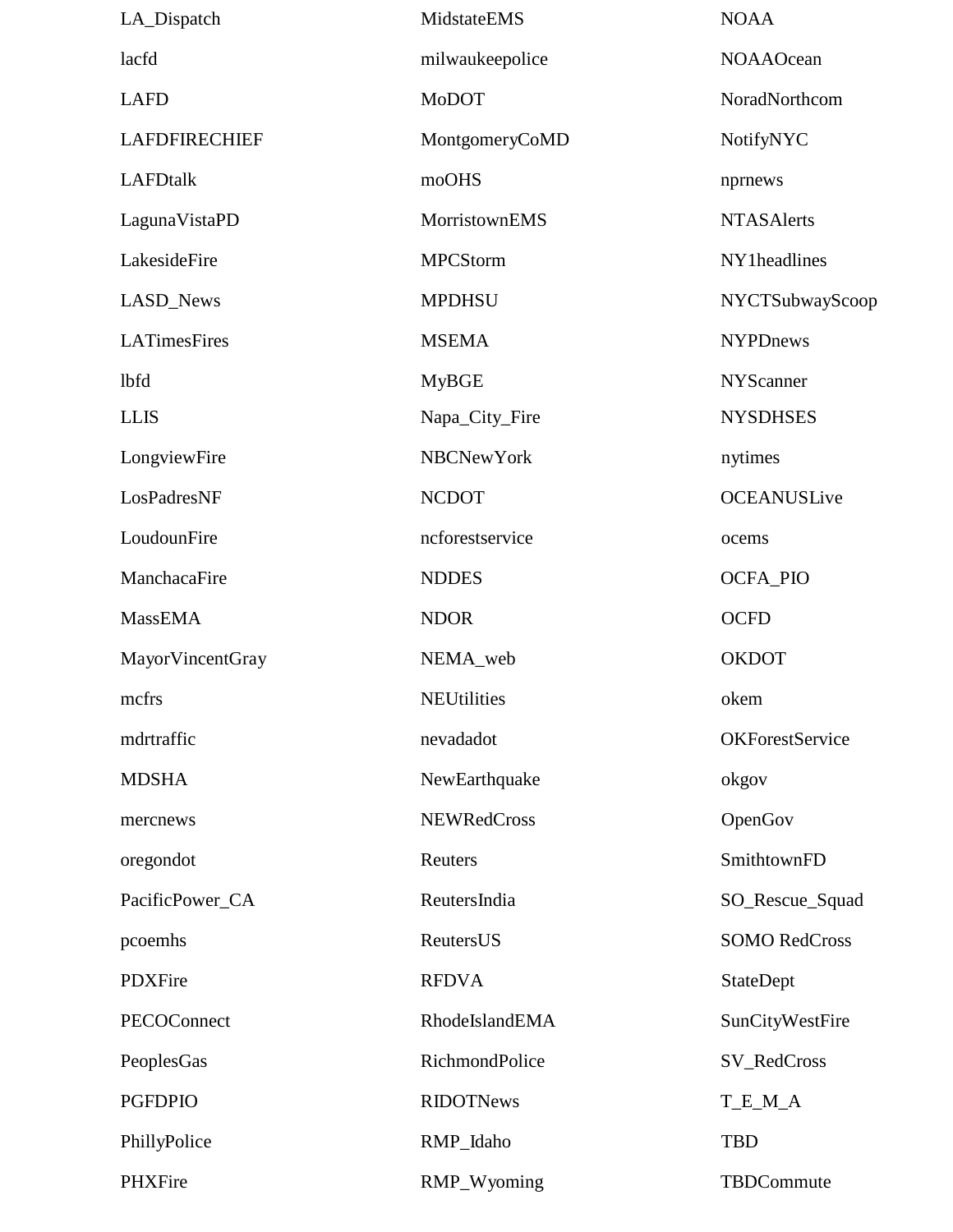| policeandfire         | RoanokeFireEMS       | texasfiredotcom        |
|-----------------------|----------------------|------------------------|
| postlocal             | SacPolice            | <b>TFD181</b>          |
| <b>PPBPIO</b>         | SanJuanEMS           | TFDEMS1                |
| PreparedinPlano       | <b>SBVFD</b>         | TheJusticeDept         |
| PressSec              | <b>SCDNR</b>         | TrafficWise            |
| PSOklahoma            | <b>SCDOTPress</b>    | TravelGov              |
| PublicServiceCo       | <b>SCEMD</b>         | TSABlogTeam            |
| R5_Fire_News          | <b>SDFD</b>          | TulsaFire              |
| ReadyGov              | seattle911fire       | TwoRockFire            |
| ReadyNH               | SeattleFire          | <b>TxDOT</b>           |
| ReadySanDiego         | <b>SeattlePD</b>     | TxDOTAmarillo          |
| RedCross              | <b>SecretService</b> | TxDOTBeaumont          |
| RedCrossBayArea       | SF_emergency         | TxDOTLubbock           |
| RedCrossDenver        | <b>SFRD</b>          | <b>TXForestService</b> |
| RedTeamInfo           | slcfire              | <b>US_FEMA</b>         |
| <b>RenoFD</b>         | slcpd                | <b>USCG</b>            |
| <b>USCG</b>           | washingtonpost       |                        |
| <b>USCIS</b>          | weatherchannel       |                        |
| uscoastguard          | WellingtonFire       |                        |
| <b>USDAFoodSafety</b> | whitehouse           |                        |
| usfire                | <b>WHO</b>           |                        |
| $usfs_r5$             | WireUpdate           |                        |
| <b>UtahDOT</b>        | <b>WTOP</b>          |                        |
| UtahRedCross          | wunderground         |                        |
| utdpspio              | wvcfd                |                        |
| vabeachems            | <b>WVDHSEM</b>       |                        |
| VaDOT                 | <b>WWLTV</b>         |                        |
| VailFire              | wwwicegov            |                        |
| <b>VBPD</b>           | <b>WyOHS</b>         |                        |
| <b>VCFD</b>           | XcelEnergyMN         |                        |
|                       |                      |                        |